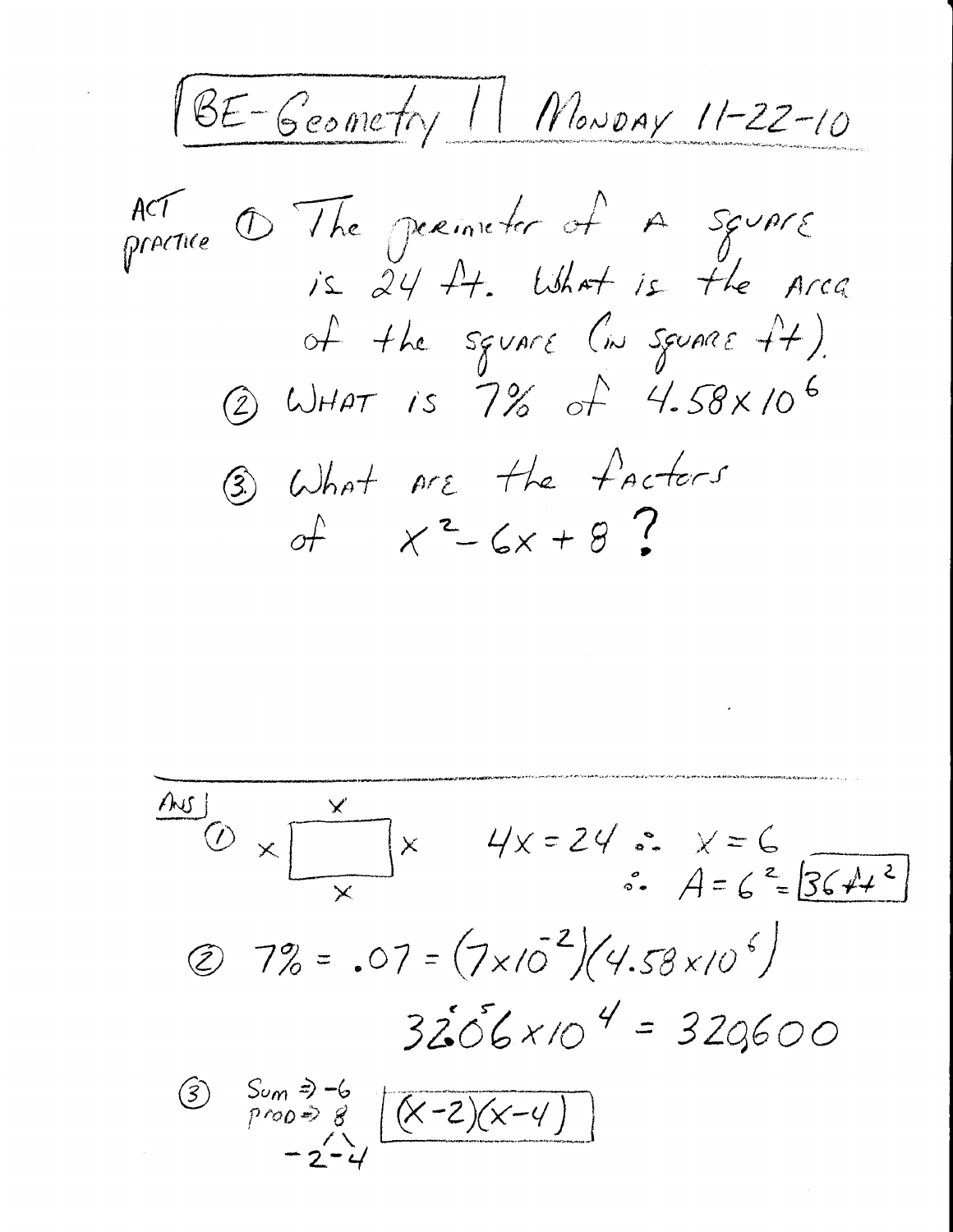A very powerful tool... The Unit Cracle  $u_{N}$  $\tau_{1}$  = 1 A "unit circle" is a circle  $w$ ITH A radius of 1. WATCH WHAT happens with the trig. functions & be Amaged.

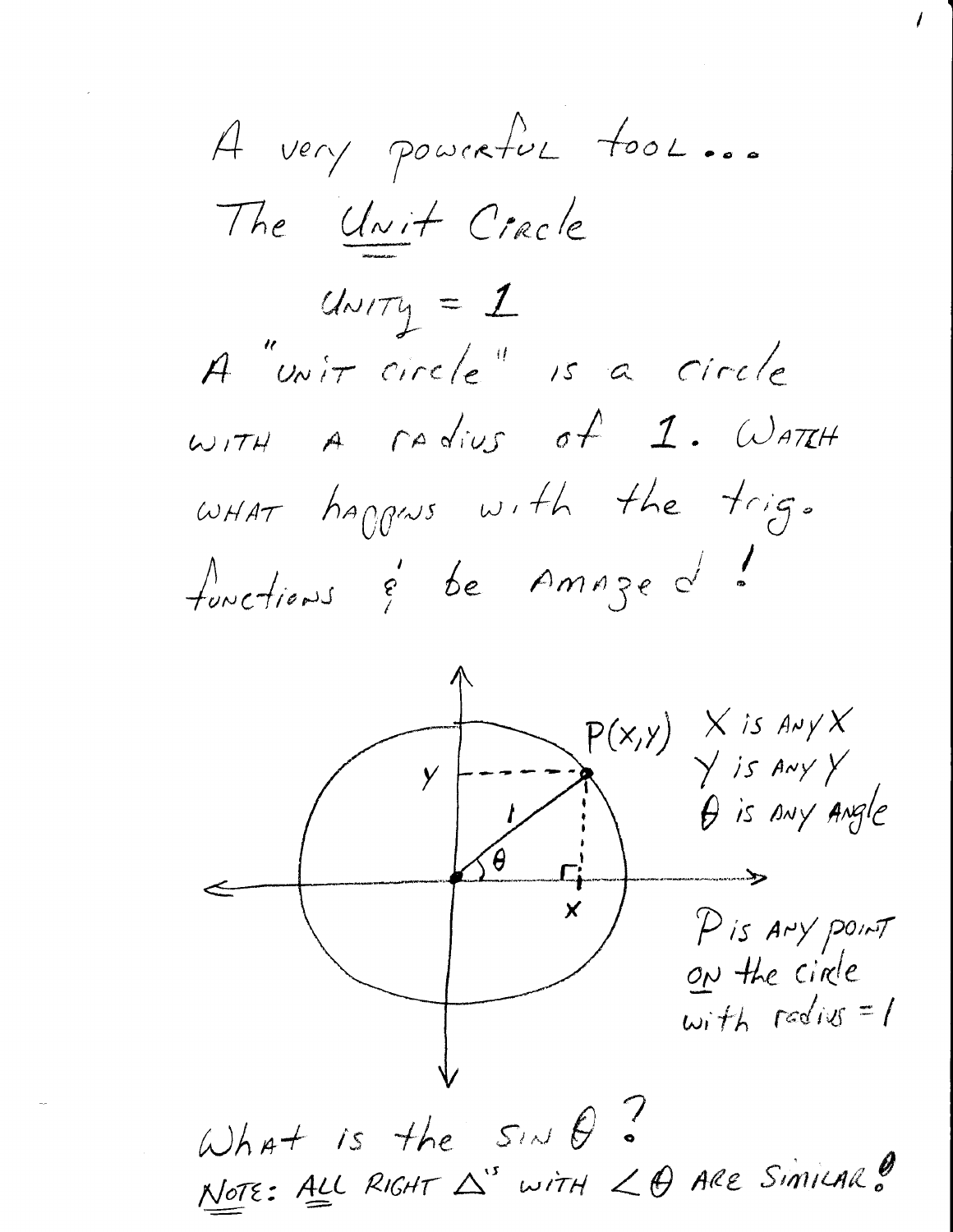LOOKING just AT QuADrant I for EXAMPLE:  $P(x, y) = A_1 y \text{point}$ "ON" CIRCLE  $Sm\theta = \frac{y}{I} = y$  $\cos \theta = \frac{x}{l} = x$  $tan \theta = \frac{y}{x}$  =  $\frac{fize}{x}$ 

For Any point "on" the UNIT circle,  $P(x, y)$  $\leftarrow$  AND  $\neq$  AND  $\neq$  $\uparrow \uparrow$  $cos\theta$   $sin\theta$ 

Quadrangles: the angles formed by the  $\times$  And  $\sqrt{$  Axis:  $O_{J}^{\circ}$  90  $_{J}^{\circ}$  270  $_{J}^{\circ}$  360  $^{\circ}$ 

 $\boldsymbol{\mathcal{I}}$  .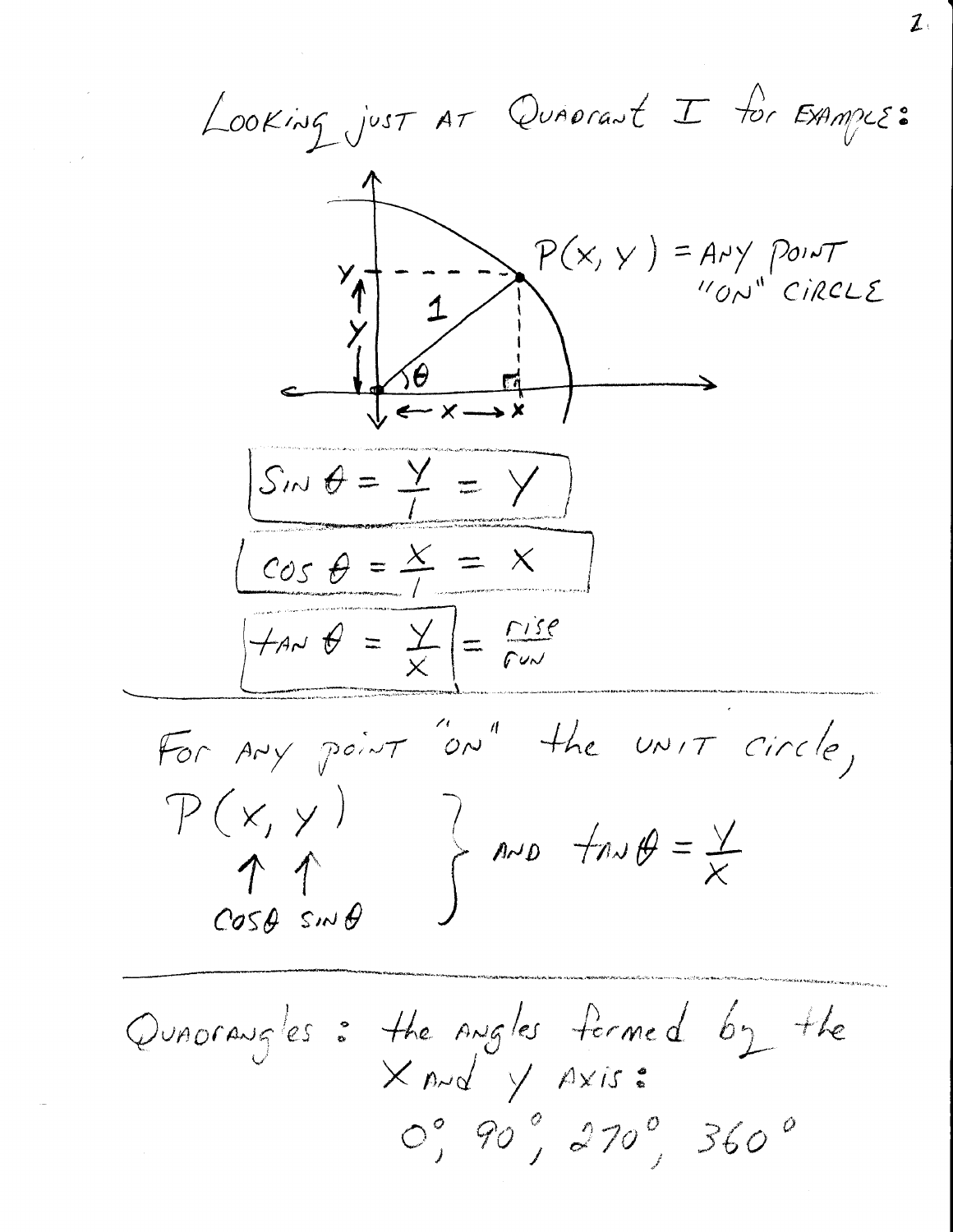$\mathcal{Z}_1$ Here is the first useful way to use the UNIT circle, to finid the Sin, Cas, tow of  $O_f^o$ 90,20,000 Label the following points on the  $Urit = circle : [(x, y)] coordwhere.]$  $\mathcal{L}(\mathcal{Z}, \mathcal{Z})$  $(\frac{7}{4}, \frac{7}{4})$  $\theta = 0$ <br>(1, 0)<br>Cos, Sin  $S/N$   $O^o = V = O$  $cos\ 0^{\circ} = x = 1$  $\pi A \sim \circlearrowright^{\circ} = \frac{\vee}{\times} = \frac{\circ}{\cdot} = \circlearrowright$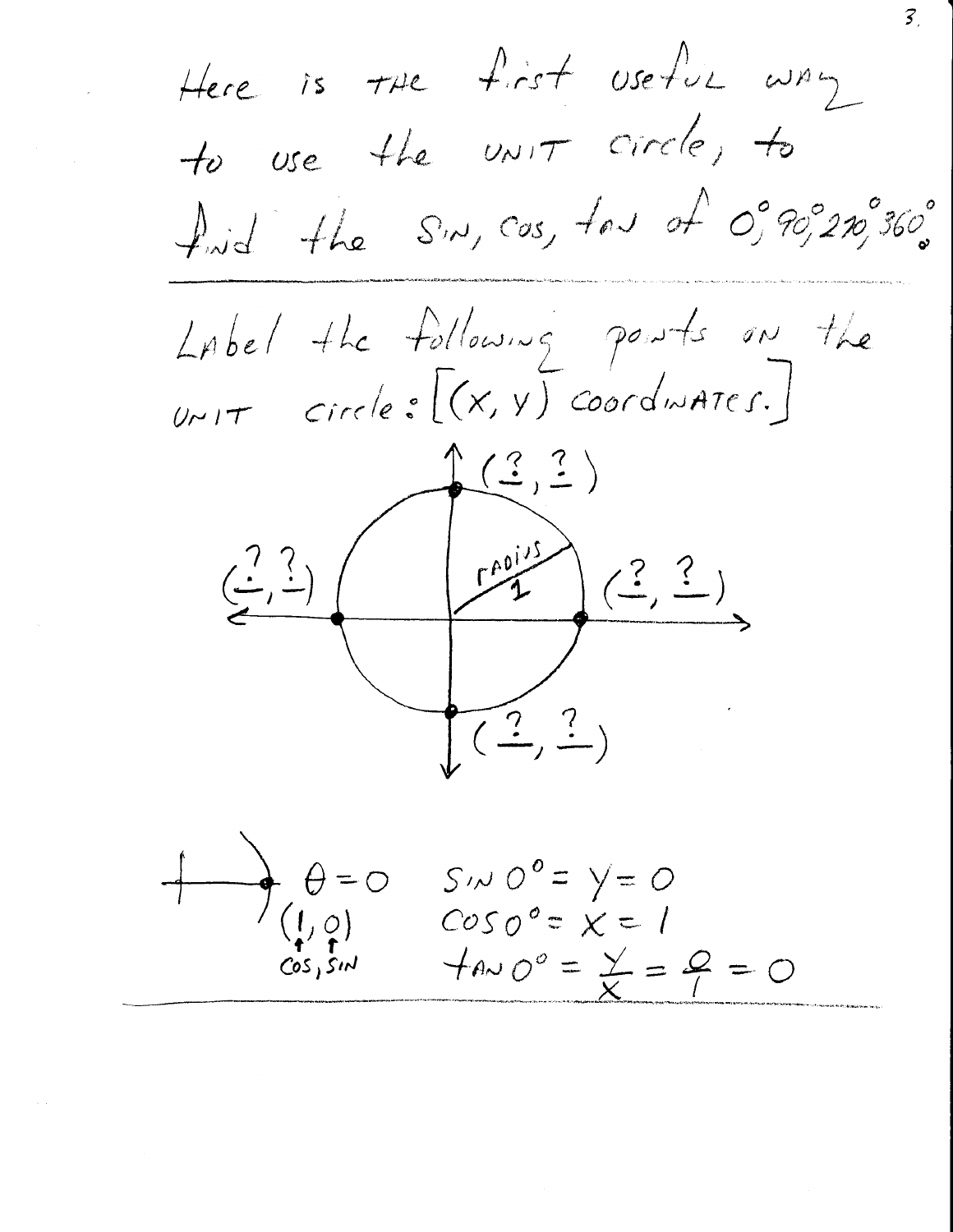

 $(0,1)$ <br>  $0=90^{\circ}$ <br>  $(0,1)$ <br>  $S/N = Y = 1$ <br>  $COS 90^{\circ} = X = 0$  $\frac{1}{2}mv^{0} = \frac{y}{x} = \frac{1}{0} = upper we$ Toge of vertical Line is unvertised

 $(1,0)$ <br>  $(4,0)$ <br>  $(4,0)$ <br>  $(4,0)$ <br>  $(4,0)$ <br>  $(4,0)$ <br>  $(5,1,180)$ <br>  $(5,1,180)$ <br>  $(5,1,180)$ <br>  $(5,1,180)$ <br>  $(5,1,180)$ <br>  $(5,1,180)$ <br>  $(5,1,180)$  $f$ *p* $\sim$  180<sup>0</sup> =  $\frac{y}{x} = \frac{0}{-1} = 0$ 





 $\theta=360°$  the trig. functions<br>for  $\theta=360°$  are the Same As  $\theta = 0$ .

Ч.